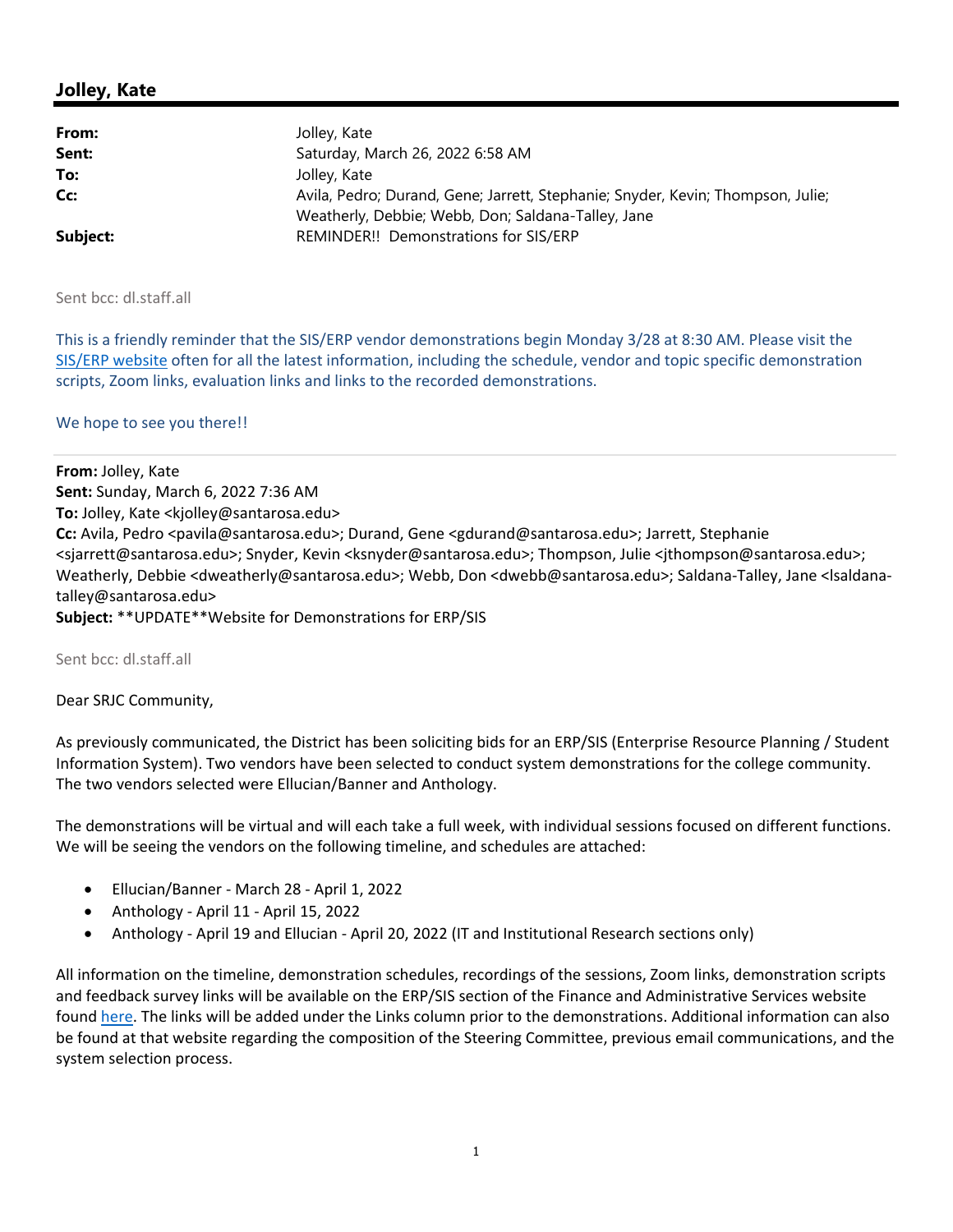We recognize that this decision touches every employee and student in this college and are committed to an inclusive, transparent and participatory process. The vendor demonstrations are open to any employee interested in participating. It will take a large group of District employees working together to effectively view and grade these products.

Sincerely,

## The ERP/SIS Steering Committee

Pedro Avila Gene Durand Steph Jarrett Kate Jolley Jane Saldana‐Talley Kevin Snyder Julie Thompson Debbie Weatherly Don Webb

**From:** Jolley, Kate **Sent:** Sunday, February 20, 2022 6:48 AM To: Jolley, Kate <kjolley@santarosa.edu> **Cc:** Avila, Pedro <pavila@santarosa.edu>; Durand, Gene <gdurand@santarosa.edu>; Jarrett, Stephanie <sjarrett@santarosa.edu>; Saldana‐Talley, Jane <lsaldana‐talley@santarosa.edu>; Snyder, Kevin <ksnyder@santarosa.edu>; Thompson, Julie <jthompson@santarosa.edu>; Weatherly, Debbie <dweatherly@santarosa.edu>; Webb, Don <dwebb@santarosa.edu> **Subject:** Demonstrations for Enterprise Resource Planning / Student Information System (ERP/SIS)

Sent bcc: dl.staff.all

## Dear SRJC Community,

As previously communicated, the District has been soliciting bids for an ERP/SIS (Enterprise Resource Planning / Student Information System). Two vendors have been selected to conduct system demonstrations for the college community. The two vendors selected were Ellucian/Banner and Anthology.

The demonstrations will be virtual and will each take a full week, with individual sessions focused on different functions. We will be seeing the vendors on the following timeline, and schedules are attached:

- Ellucian/Banner ‐ March 28 ‐ April 1, 2022
- Anthology ‐ April 11 ‐ April 15, 2022
- Anthology ‐ April 19 and Ellucian ‐ April 20, 2022 (IT and Institutional Research sections only)

All information on demonstration schedules, recordings of the sessions, Zoom links, demonstration scripts and feedback survey links will be available online. A link to that website will be provided prior to the demonstrations. Additional information on how to provide feedback will be given at the demonstrations and in a future update.

We recognize that this decision touches every employee and student in this college and are committed to an inclusive, transparent and participatory process. The vendor demonstrations are open to any employee interested in participating. It will take a large group of District employees working together to effectively view and grade these products.